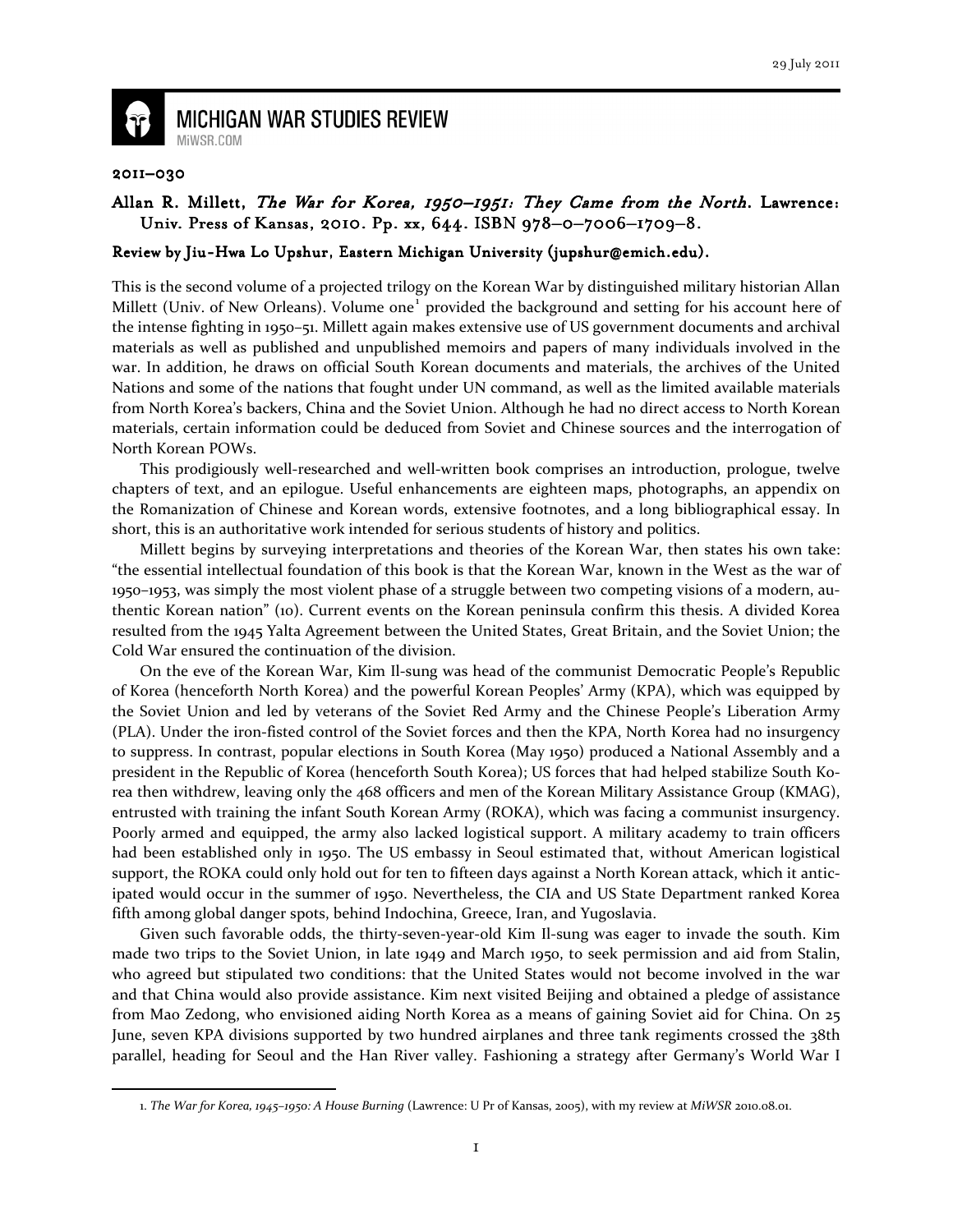Schlieffen Plan, North Korean planners expected to destroy the South Korean army and government within a week. As predicted, the ROKA did indeed suffer massive casualties, especially among its officers, and Seoul fell in four days. But, even though it had lost half its manpower and much of its equipment, the RO-KA survived to fight on along with the South Korean government.

The outbreak of the war caught President Harry Truman's administration unprepared and in disarray. Truman's top priorities had been the US economy and the Democratic Party. To promote economic growth and placate the Soviet Union, his administration had slashed the military budget, reducing the armed forces from 12 million in 1945 to 1.6 million in 1947. Truman's inner circle was also divided: Secretary of State Dean Acheson, who favored a powerful military to defend US strategic interests in Asia, had initially been uncertain about defending Korea. He changed his tune after North Korea's invasion—"the most cynical, brutal, naked attack by [its] armed forces upon an undefended country that could occur" (123).

Truman turned for advice to Gen. Dwight Eisenhower, who agreed with Acheson, saying, "I believe we'll have a dozen Koreas soon if we don't take a firm stand" (122). Eisenhower also pointed out the lesson of World War II, when not checking early acts of aggression by the Axis had led to further aggression; he urged Truman to save South Korea, but not to widen the war beyond the Korean peninsula. Drawing on a more recent precedent, Truman also equated helping Korea with defending Greece against communism three years earlier. Eisenhower said of Truman's terrible problems: "poor HST, a fine man who, in the middle of a stormy lake, knows nothing of swimming" (314). To eliminate disagreement between his Defense and State Departments, Truman replaced the uncooperative Secretary of Defense Louis Johnson with Gen. George C. Marshall.

When North Korea attacked, the main US force in Asia consisted of the eight divisions of the 8th Army under Gen. Douglas MacArthur, Supreme Commander of the Allied Powers and Commander-in-Chief of the Far East Command. Headquartered in Tokyo, he was charged with safeguarding Japan from Soviet attacks and overseeing its democratic transformation. Supplementing MacArthur's US forces were units from Britain and the British Commonwealth countries Australia, New Zealand, and Canada. All were led by experienced officers, but the ill-equipped soldiers had become softened by peacetime duty.

President Truman immediately went to the UN for authorization to counter North Korean belligerence, and the Security Council met to consider action. Fortunately for the United States, the Soviet Union was boycotting Security Council sessions to protest the Chinese Nationalist government's tenure of the permanent China seat on the Council. In the absence of the Soviet ambassador, the motion authorizing a UN force to counter North Korean aggression passed without opposition. A second resolution on 7 July authorized the United States to establish a unified command for all the forces of participating UN nations. President Truman appointed MacArthur commander-in-chief of UN forces. The threat of future Soviet vetoes of Security Council motions (realizing its mistake, the USSR had hastily ended its boycott) meant all subsequent motions on the Korean War were presented to the General Assembly, where vetoes were impermissible and nations sympathetic to the United States were a clear majority. The General Assembly consistently voted to condemn North Korea and later its patron China as aggressors in the war.

The US Congress quickly authorized funds to bolster the military and increase military aid to South Korea and other anti-communist countries in Asia, and the Seventh Fleet moved to the Taiwan Strait. However, these measures took time and the American Far East Command did not reach full strength until November 1950, while the 8th Army could not be kept at full strength until March 1951. Consequently, the first weeks of the war were desperate ones for South Korea's badly mauled army and its retreating government. The only bright spot was the success of US, British, and Commonwealth air forces in destroying the North Korean air force and airfields by the end of June. But UN air superiority did not stop the advances of the KPA or end the threat of retaliation by the large contingents of the Soviet air force in the Soviet Far East and Manchuria in China. Moscow and Beijing were also worried because South Korea had not collapsed, prompting Mao to move nine divisions, including the crack forces massed across the Taiwan Strait, to the border of North Korea, thus postponing his quest to invade Nationalist-held Taiwan. By early July, 255,000 PLA soldiers had assembled to cross into North Korea as needed to help the KPA fight a protracted war.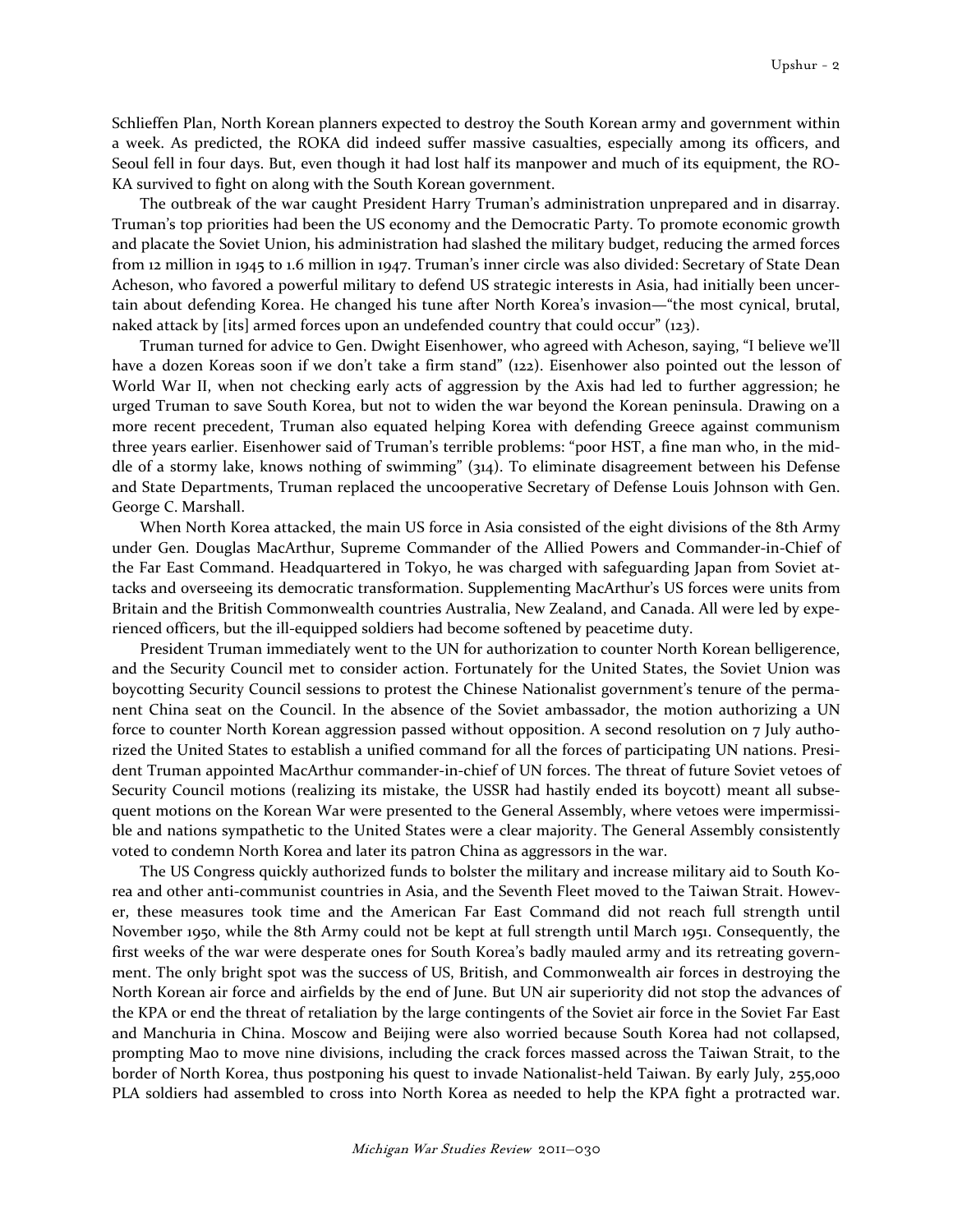Stalin also promised additional air support, but would not allow Soviet advisors to accompany the KPA across the 8th parallel into the south.

American forces provided the backbone of the UN command throughout the war, while the ROKA slowly built up. British and Commonwealth forces also played important roles, being the first to join the United States (a squadron of the Australian air force [RAAF] went into action on 2 July). Together they were the third largest among the participants, with land, sea, and air components topping out at 32,000 men. They were also the only other national forces with adequate logistical support.

Each of the twenty-some participating nations had its own motives: Belgium and the Netherlands, for example, were grateful to the United States for previous aid and wanted to excel as NATO members; Greece and Turkey appreciated the Truman Doctrine aid that had saved them from Soviet domination; the Philippines wanted to show gratitude for their liberation from Japan; and Thailand wished to expunge the taint of its World War II collaboration with Japan. Many of the participating countries sent veterans, who served in an exemplary manner; for example, the Greeks were excellent mountain infantrymen, and the 4,500-man Turkish unit even resisted orders to retreat as insulting to their valor.

Managing a multinational military posed daunting problems. Many of the troops did not understand English and used various types of weapons. The assorted national contingents also had diverse expectations of the US command: for example, the French demanded wine and organized prostitution; the Dutch gin and better bread; the Turks no pork, more beef, and hard bread; and the Greeks raisins, figs, wine, and olives (256–65). But all participating units fought well under tremendously difficult conditions and suffered from disease and privations. The only UN member whose offer of troops (two divisions) was refused was Nationalist China, probably because the United States feared to expand the war by pitting the protagonists in the unfinished Chinese civil war against each other in a new theater.

As the battles raged, much of South Korea's infrastructure was destroyed and its civilians suffered terribly. From the start, General MacArthur required adherence to the Geneva Convention on the treatment of POWs and restrained the South Korean military and police from excesses. Still, brutalities were inevitable: for example, the execution of jailed Communists and suspected North Korean spies. While UN forces were engaged in a limited war, South Korea fought a life-or-death total war, in which North Korean infiltrators were traitors (160, 164, 328, 374–75).

The KPA routinely tortured and massacred South Korean and US POWs, wounded captives, South Korean officials and their families, hostages, and foreign missionaries who opted to remain in Seoul the first time it was captured. The many mass graves of its victims attest to the routine viciousness of the KPA throughout the war (see, e.g., 102, 105, 192–93, 256, 273).

North Korea's victorious drive climaxed in August 1950, when ROK-held territory was reduced to the southeast tip of the peninsula around Pusan. But, despite Stalin's prodding, the KPA could advance no farther. MacArthur's brilliantly executed Inchon landing behind the KPA lines turned the tide of the war and culminated in the capture of Seoul. Millett is highly critical of the Inchon operation: "The thunderous self-congratulations have drowned out the critics who identified the essential impact of these victories. The campaign did little to defeat the North Korean army, and its obvious operational brilliance sowed the seeds of a strategic disaster, the Chinese intervention only a month after the landing. The liberation of Seoul at a relatively low cost gave Harry Truman, Syngman Rhee, Douglas MacArthur and their many admirers a virulent case of 'victory disease.' It temporarily forced MacArthur's critics … into reluctant silence" (240).

MacArthur's orders were to destroy the KPA and, by October, UN forces had occupied North Korean capital Pyongyang and the remnant KPA had retreated almost to the Chinese border, leading both Stalin and Mao to conclude that North Korea could not hold on. Mao appointed one of his ablest generals, Peng Dehuai, to command the PLA, disguised as the "Chinese People's Volunteer Force," while Stalin deployed MiG-15 jet fighters stationed in Manchuria and the Soviet Far East and flown by Soviet pilots. UN air units, however, were not allowed to bomb the bridges across the Yalu River to cut off supplies coming into North Korea, or to strike Soviet air bases. By November, there were 380,000 Chinese combat troops in Korea (with more than that number in reserve in Manchuria); they henceforth bore the brunt of the fighting for the